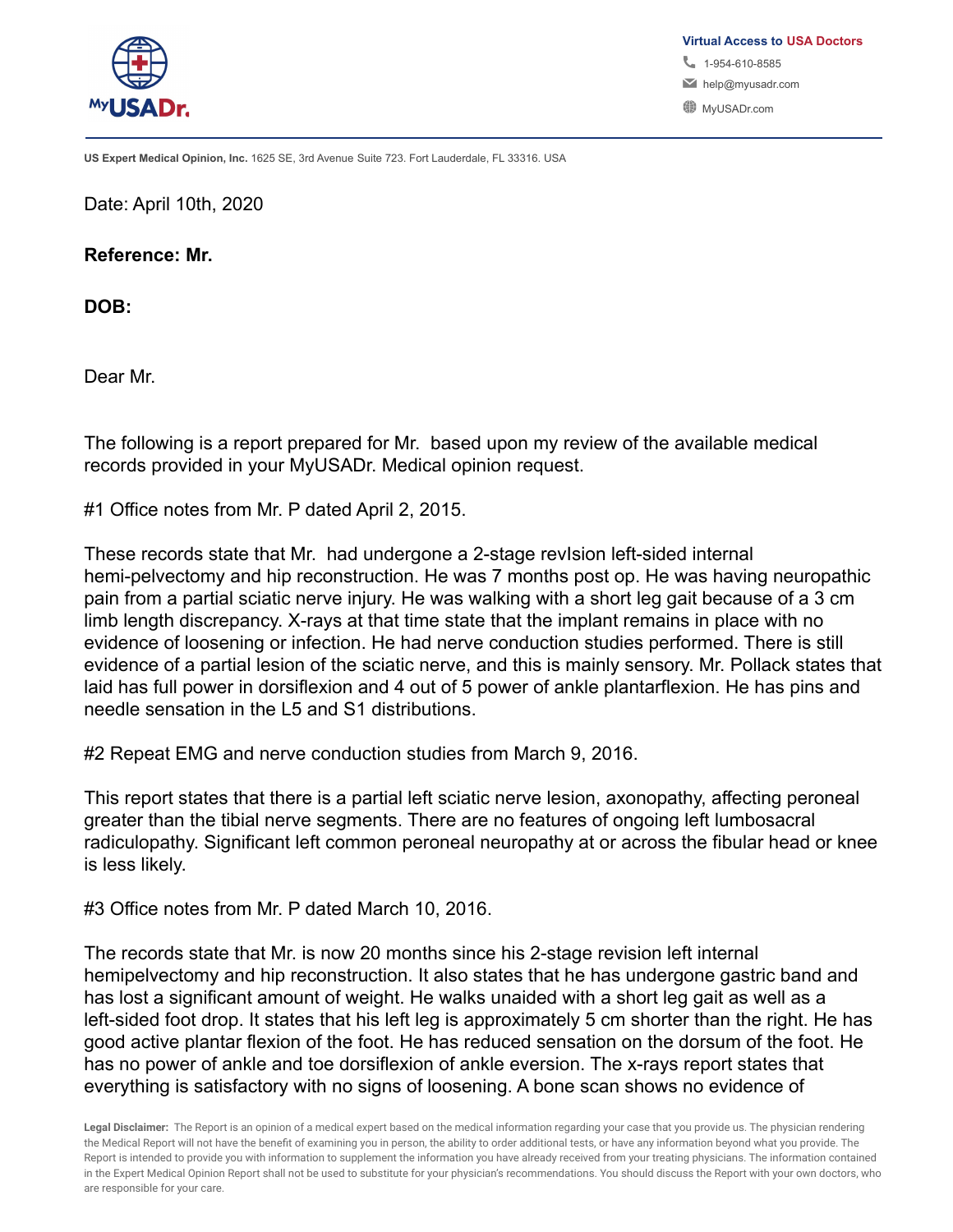

metastatic disease. The nerve conduction studies confirm a partial left sciatic nerve lesion affecting the peroneal more than the tibial nerve segments. Mr. P recommended a

combination of a foot drop splint and a heel raise.

#4 Medical report from Mr. M, Consultant Orthopedic Surgeon from the peripheral nerve injury unit.

The records state that Mr. is a survivor of pelvic Ewing sarcoma. It states that he had a previous hemipelvectomy and subsequent infection in the prosthetic replacement and excision and further prosthetic replacement in 2014. The hemipelvic replacement operation cleared him of the infection and there was no sign of metastatic disease.

He states that there was aa sciatic nerve lesion affecting his peroneal more than his tibial nerve resulting in a foot drop and pain.

Mr. M felt that Mr. would be an excellent candidate for tibialis posterior tendon transfer.

#5 Report from the orthopedic department from the Kuwait Oil Company ---- Hospital.

This report summarizes that Mr. developed cancer in his left hip bone in 2004. He had been operated upon for a hemipelvectomy and a custom-made prosthesis. This became infected in 2014. In May 2014 he had removal of the prosthesis, traction, and medical management. He underwent another prosthesis surgery in July 2014. He developed immediate postoperative foot drop. He underwent another surgery with shortening. His foot drop did not return back to normal. EMGs performed August 20, 2014 were consistent with sciatic nerve lesion. He had an MRI scan done of the lumbar spine which was normal. EMGs done in October 2016 demonstrated sensory nerve conductions to be normal. The EMG findings were compatible with chronic neurogenic changes involving the peroneal nerve distribution. Examination demonstrated wasting of the calf and thigh muscle and ankle drop. There is ankle plantar flexion but no dorsiflexion. The toes moved freely. There is markedly diminished sensation at the dorsum of the first webspace and the muscles were all weaker compared to the other side.

#6 Letter to the employer from May 23, 2017.

This letter was prepared by Mr. Michael Fox. It states that Mr. underwent multiple tendon transfers about the left foot and ankle. It states that the tendon transfers were required as a consequence of a history of Ewing sarcoma, a hemipelvectomy, and a previous sciatic nerve injury. It states that he recovered well from the initial operation. He was requesting physiotherapy. It states that he will require a period of 6-8 weeks of physiotherapy before he is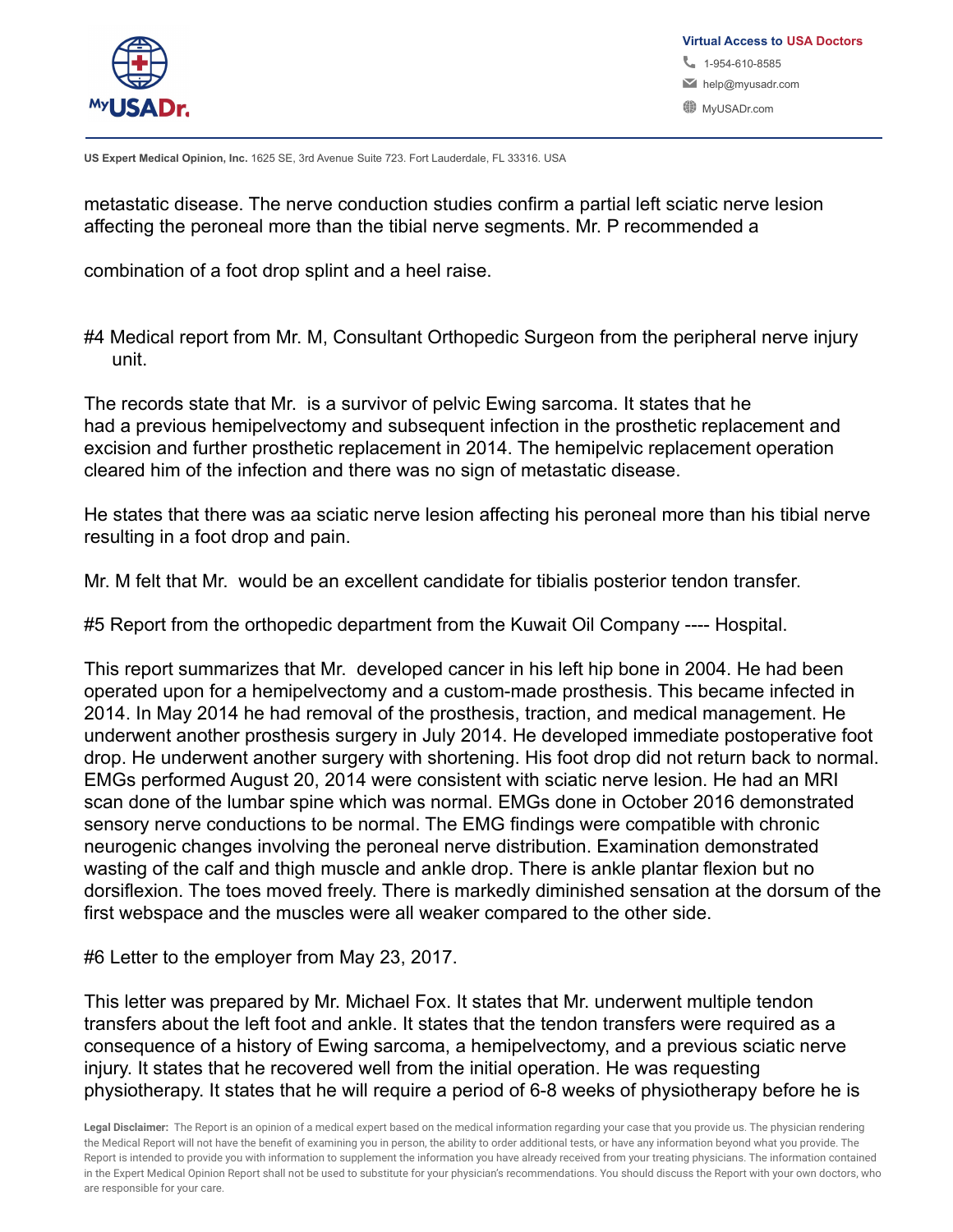

able to return to work.

#6 MRI of the left leg from February 11, 2019.

The impression is extensive signal abnormality in the tibialis posterior, flexor digitorum longus, flexor hallucis longus and peroneal muscles as well as in the distal lateral gastrocnemius

muscle. Differential diagnosis includes an inflammatory etiology/denervation edema. Suggest follow-up. There is also a small round area of marrow signal abnormality in the proximal metaphyseal diaphyseal area of the tibia. 2 small to characterize. Follow-up in bone scan suggested.

#7 MRI of the left ankle from February 11, 2019.

The impression is deltoid ligament sprain. Focal marrow edema/contusion in the posterior lateral aspect of the body of the talus. Diffuse edematous signal in the visualized flexor hallucis longus muscle. Pre-Achilles fat pad edema.

#8 Plain x-ray of the left hip from February 11, 2019.

The findings reveal a total hip replacement. Multiple radiopaque shadows are seen lateral aspect of the thigh suggesting calcifications.

#9 CT scan of the left hip from February 11, 2019.

The impression is postoperative changes. Slight widening of the lucency along the bone cement interface in the intertrochanteric region, having a maximum diameter of 2.8 mm. Suggested follow-up to look for interval progression. Bone fusion of the left sacroiliac joint. Few subcutaneous nodular calcific foci in the proximal thigh.

#10 MRI scan of the left foot from February 11, 2019.

Impression is minimal internal or metatarsal bursitis at the third webspace. Otherwise unremarkable study.

#11 Medical report from Mr. P from May 9, 2019.

This report states that Mr. is struggling with several issues including a significant leg length discrepancy with shortening of the left leg as well as weakness in his left foot due to a partial sciatic nerve lesion. He had already undergone tendon transfers which have helped. On exam, there is some active ankle dorsiflexion and plantarflexion. A PET scan was reviewed showing no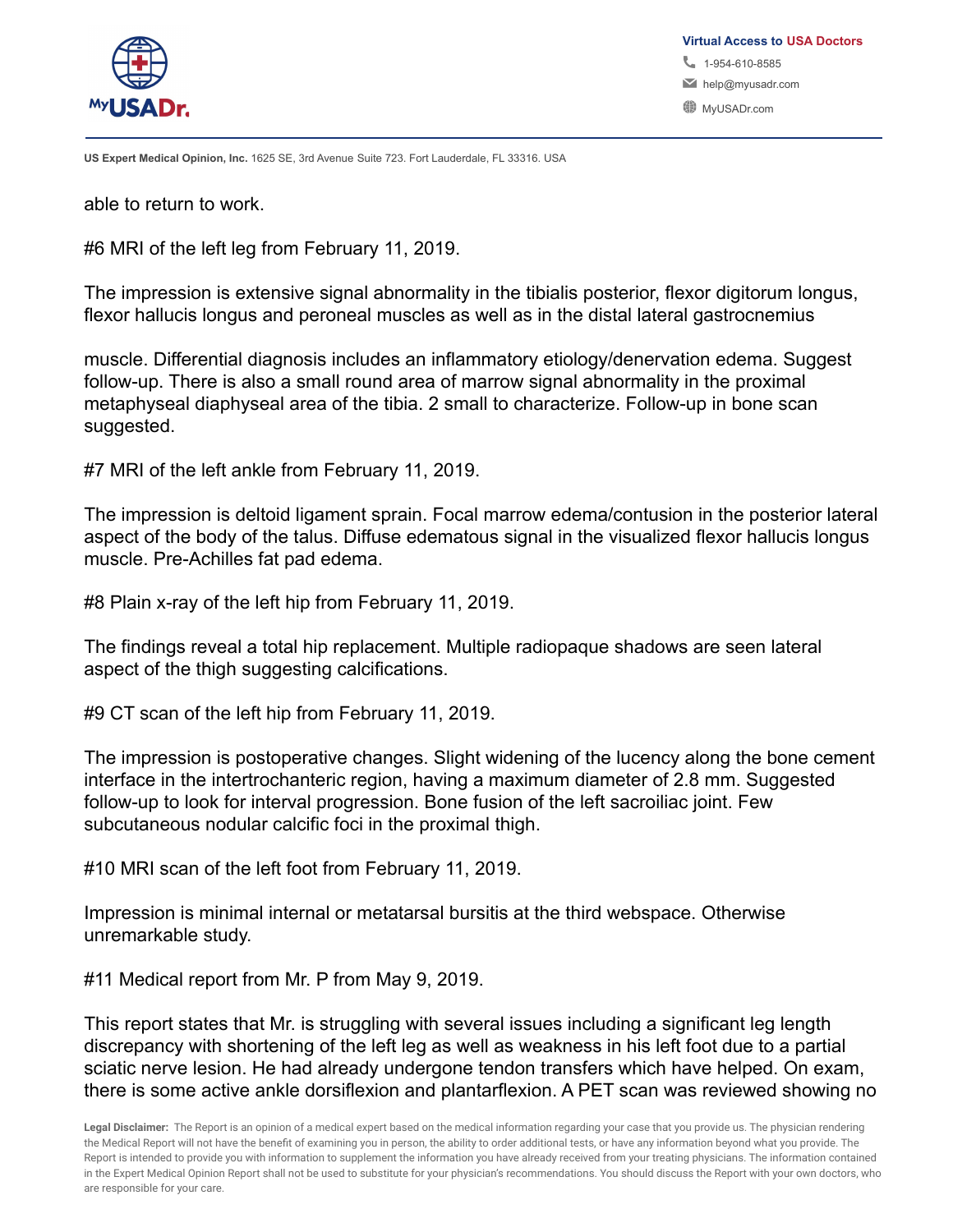

**US Expert Medical Opinion, Inc.** 1625 SE, 3rd Avenue Suite 723. Fort Lauderdale, FL 33316. USA

evidence of recurrent disease or distant metastasis. A CT scanogram was carried out to measure the leg length discrepancy and he had approximately a 3 cm shortening on the left side from the femur. The report states that Mr. F says there is no more he can do in terms of tendon transfers to improve his ankle function. The question arises as to whether he would be a candidate for lengthening procedure of his femur. He has been referred to DG for evaluation.

#12 Medical report from Mr. P to Mr. D from June 6, 2019

Asking that Mr. be evaluated to see if he is a candidate for a lengthening procedure to equalize

limb lengths.

### **Impression:**

- #1 Ewing sarcoma
- #2 Status post left hemipelvectomy and left hip reconstruction
- #3 Status post infected left hip reconstruction
- #4 Status post revision left hip reconstruction
- #5 Partial sciatic nerve lesion with an associated foot drop
- #6 Status post tendon transfers
- #7 Limb length discrepancy of approximately 3 cm

# **Response to questions from Mr.**

Overall I feel that considering his initial diagnosis of a Ewing sarcoma, Mr. has done fairly well. There is no obvious recurrence of the tumor or metastatic disease. The hip reconstruction appears to be doing well. It seems that the tendon transfers helped some but not help completely. I don't feel that any further tendon transfers should be recommended.

From a surgical standpoint, an ankle fusion could be carried out but I think that would be a last resort. I feel that a foot drop brace, AFO, would be a better option at this time because it would still allow plantar flexion.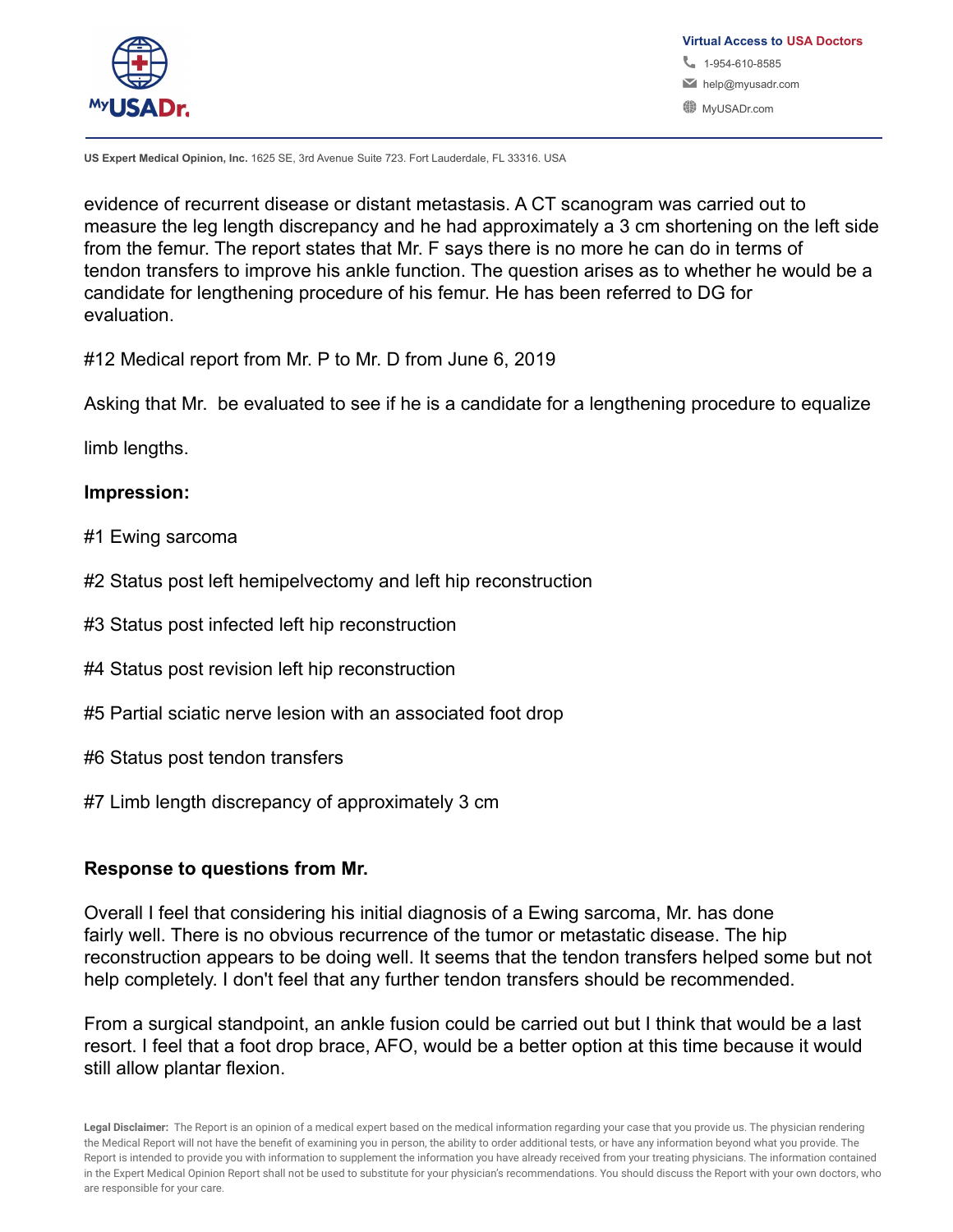

**US Expert Medical Opinion, Inc.** 1625 SE, 3rd Avenue Suite 723. Fort Lauderdale, FL 33316. USA

With regards to the nerve pain, it is difficult to determine if the pain is coming from the nerve, foot drop, or previous surgeries. Therefore the results of any treatment may not show significant improvement or results. I would therefore recommend continuing medical management and potentially as a last resort to consider a trial of a nerve block and or radiofrequency ablation of the symptomatic nerves.

I feel the biggest question is a limb lengthening procedure. Wearing a 3 cm shoe build up and using an AFO brace is not ideal in light of the foot drop. Limb lengthening procedures are successful, but they do carry potential complications. In light of his previous nerve injury, the biggest concern would be exacerbating his neurogenic pain. However, a limb lengthening procedure is done gradually over time and the risk of further neurogenic pain or injury would hopefully be minimized. I feel that a limb lengthening procedure would give him the best

improvement overall to improve the limb length discrepancy and improve his gait. The limb

lengthening procedure would have to be carried out distal to the cemented femoral stem. It would either have to be done with an external ring system or possibly over a short intramedullary rod. This would depend on the distance between the cemented femoral stem and the remaining diaphyseal portion of the femur.

Thank you for allowing me to assist you with your medical concern. I hope this review supplies the information desired. Please feel free to contact me if you have any further questions

Sincerely,

Bruce Janke, MD

Diplomate American Board of Orthopedics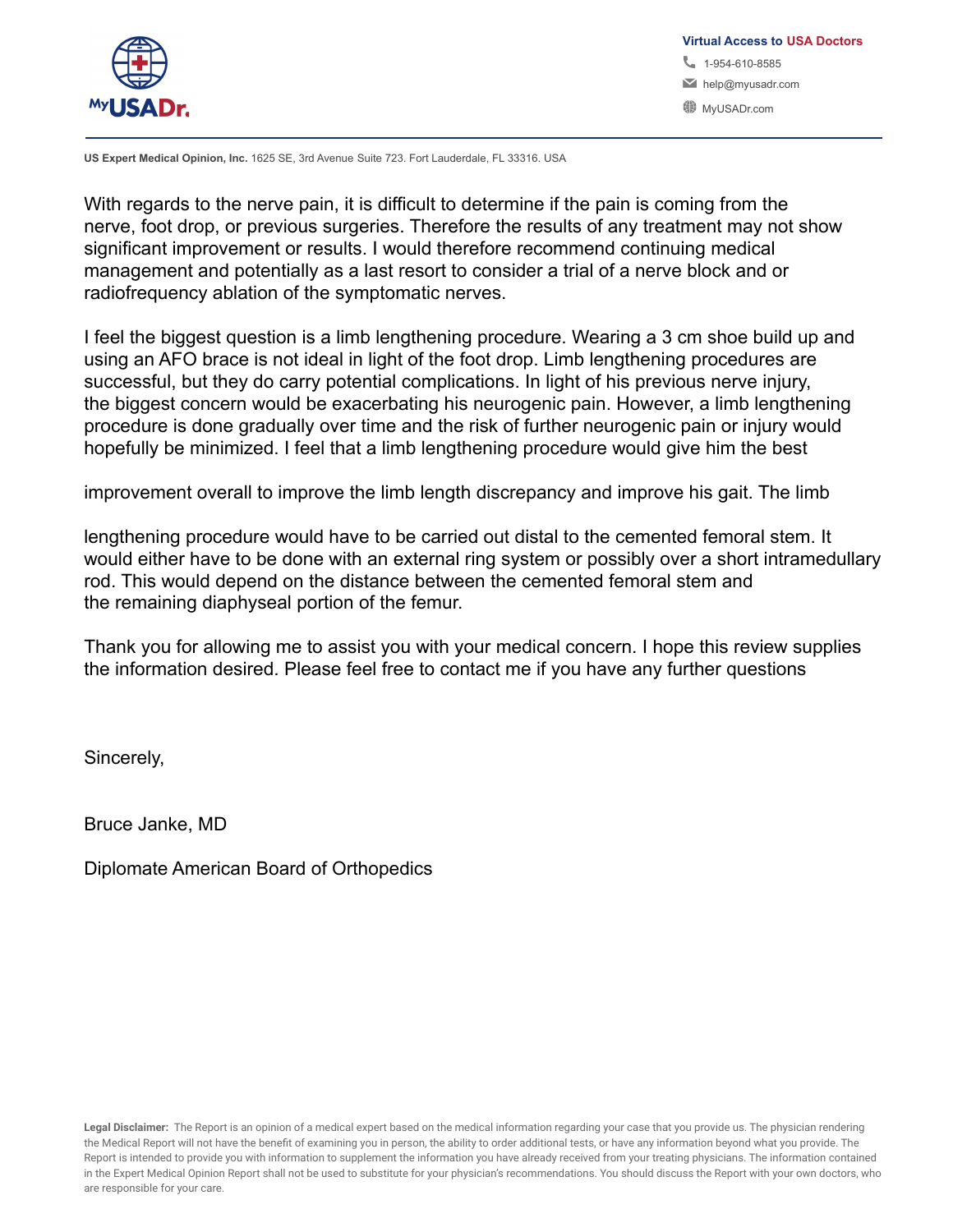

Date November 16th, 2020

#### **Reference: Mr**

**DOB:**

Dear

The following is a report prepared for Mr. based upon my review of the available medical records provided in your MyUSADr. Medical opinion request.

Source of information: Clinical node (doc), lab (doc)

This is a 58-year-old patient with stage IV lung cancer with liver metastases. The information is obtained from patient brief clinical notes and laboratory data provided on November 10, 2020. In summary, the patient essentially had liver ultrasound which revealed a liver lesion, discussed follow-up by an unenhanced CT scan which showed a liver space-occupying lesion. Again based on the clinical notes provided, the patient had no nausea, vomiting, abdominal pain, bloating. Abdominal examination was unremarkable. The patient blood work performed on October 9, 2020 reveals WBC 5.66 hemoglobin 14.7 platelet count 164. Patient's direct bili was 2.31 mmol/L AST 23.65 ALT 14.60 creatinine 94.31 with no reference ranges provided. Work-up also revealed a positive hepatitis B surface antigen, positive hepatitis B surface antibody. The patient CT scanning on October 17, 2020 revealed an upper left lung nodule; there were also 2 lung nodules scattered in both lungs. MRI revealed nodules in the liver. Biopsy of the lung revealed invasive carcinoma, possibly moderate to poorly differentiated adenocarcinoma TTF-1 positive ALK negative. The patient's final stage was T2N0M1C stage IVb lung adenocarcinoma.

As far as further diagnostic work-up is concerned, I do recommend a PET scan as well as a brain MRI. I also recommend next generation sequencing efforts to identify patients EGFR, ALK, ROS–1, BRAF, MET, HER-2, RET, NTRK status which can potentially be treated with targeted agents.

If the patient does have EGFR or ALK mutations first-line therapy would be osimertinib for EGFR, alectinib for ALK mutations. If the mutational testing is negative for these two mutations chemo-immunotherapy can be considered. Based on NCCN guidelines and current FDA approvals, chemo-immunotherapy options include **carboplatin plus pemetrexed plus pembrolizumab** OR **carboplatin plus paclitaxel plus bevacizumab plus atezolizumab** OR **carboplatin plus paclitaxel plus pembrolizumab** OR **Nivolumab plus ipilimumab plus paclitaxel plus carboplatin**. If the patient is PD-L1 positive first-line Pembrozulumab alone can be also considered. Among all these combinations I personally prefer carboplatin plus paclitaxel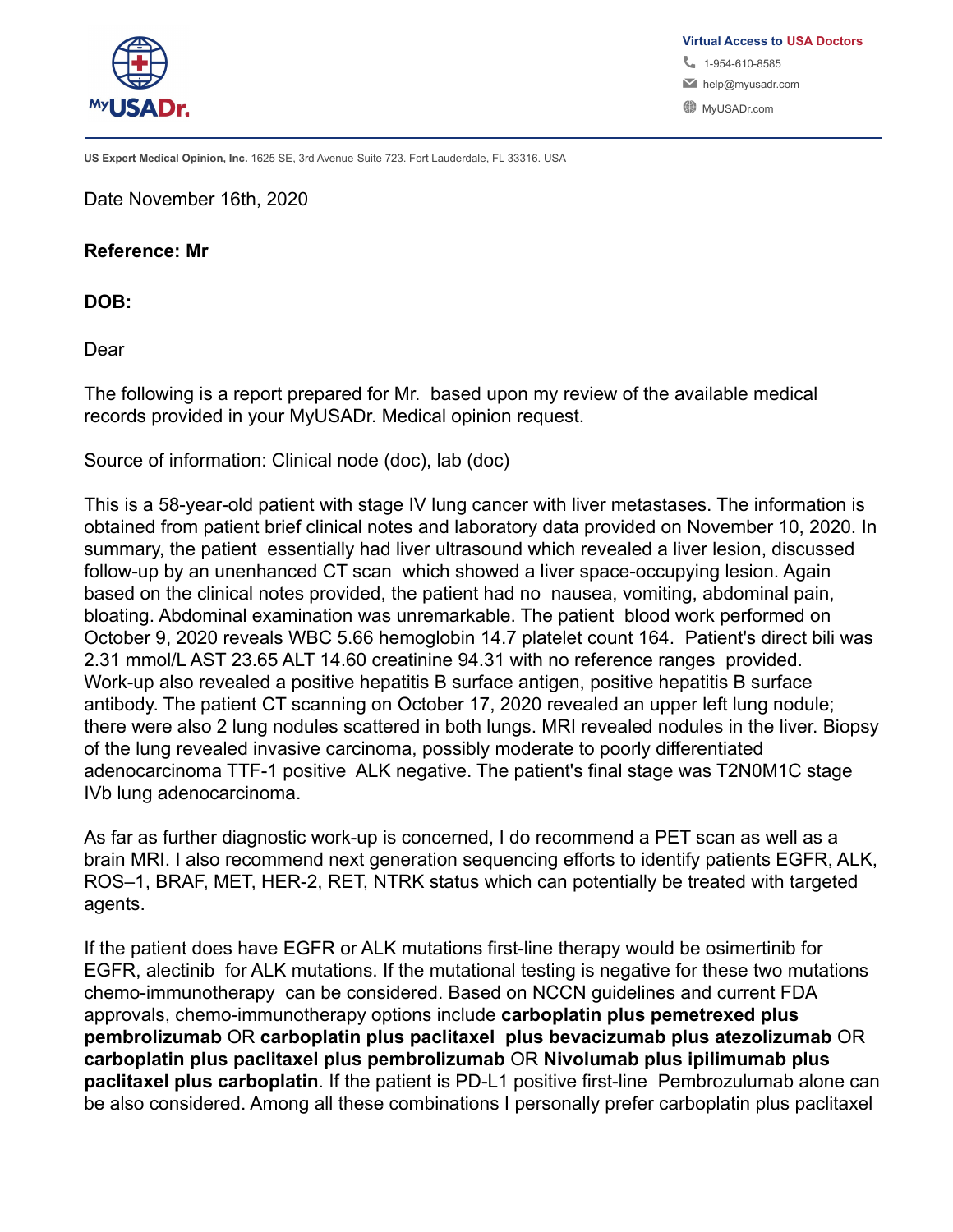

**US Expert Medical Opinion, Inc.** 1625 SE, 3rd Avenue Suite 723. Fort Lauderdale, FL 33316. USA

plus Nivolumab plus ipilimumab combination as outlined in Checkmate–9LA clinical trial. The trial demonstrated clinically significant benefit in overall survival in the chemoimmunotherapy group. This regimen consists of paclitaxel 175 mg/m² plus carboplatin AUC 5 for every 3 weeks 2 cycles and Nivolumab 360 mg every 3 weeks plus ipilimumab 1 mg/kg every 6 weeks until disease progression or unacceptable toxicity or up to 2 years inpatient without disease progression. Again other options are also very reasonable.

Please note, patient's chemotherapy doses may need to be modified based on the patient's liver and kidney functions or patient's general condition and comorbidities. Patients may have chronic hepatitis B infection. This has to be addressed with a gastroenterologist or infectious diseases specialist ASAP since it may lead to reactivation during chemotherapy.

For ROS1, BRAF, MET, HER-2, RET, NRTK mutations there are treatments available especially in the second or third line setting. For ROS–1 crizotinib, for BRAF trametinib plus dabrafenib, for MET exon 14 capmatinib, for RET selpercatinib, for HER-2 trastuzumab, for NTRK gene fusion larotrectinib can be utilized. Please also note that second line chemotherapy options are also available. If first-line chemoimmunotherapy fails and if the patient has no targeted therapy options chemotherapy docetaxel plus ramucirumab can be considered as a second line option.

There are clinical trial options available for this patient throughout the United States. You may search clinicaltrials.gov for this purpose.

I hope you find this information helpful. Again information is provided based on recent data. Please do not hesitate to contact me if you have any questions.

Sincerely,

Mehmet Hepgur, MD Diplomate American Board of Internal Medicine, Hematology and Oncology

Reference:

NCCN Guidelines. NSCLC Version 8 .2020

# **Legal Disclaimer:**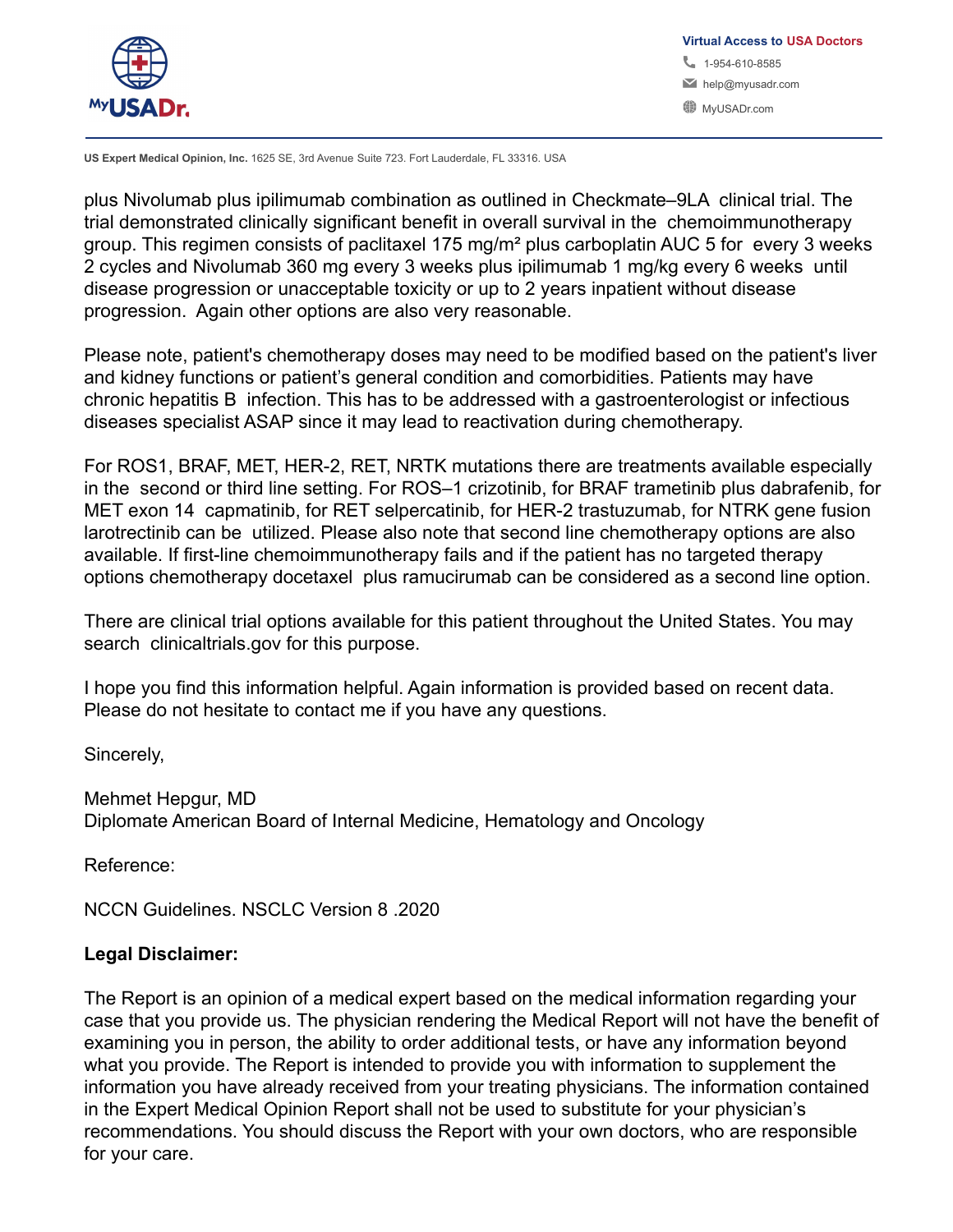

**US Expert Medical Opinion, Inc.** 1625 SE, 3rd Avenue Suite 723. Fort Lauderdale, FL 33316. USA

Date: August 23rd, 2020

**Reference: Mr.**

**DOB:**

Dear Mr.

Thank you for giving me the opportunity to review your case. You asked for information about the comparative effectiveness of various external beam radiation options in treatment of Prostate Cancer.

The following is a report prepared for Mr. based upon my review of the available medical records provided in your MyUSADr. Medical opinion request.

**CC-** Mr is a 59 year old male with a palpable T3N0 prostate cancer with Gleason 9 and a PSA 4.3ng/ml

### **HPI**

- 1. Undergoing routine PSA screening PSA in 2018 of 5.8ng/ml
- 2. 11/01/2018 Prostate biopsy 12 cores-Left base Gleason 3+4 50% only 1 out of 2 cores, PNI R apex high grade PIN
- 3. 2/27/2019 MRI prostate without gad with ADC multiparametric, with small field of view, with dynamic enhancement- L peripheral zone lesion at the interface of base and mid gland- no frank ECE, apical peripheral zone Pirads 4
- 4. Offered EBRT vs brachytherapy- no treatment performed
- 5. 3/12/2020 MRI prostate- with ADC multiparametric, with small field of view, with dynamic enhancement-With comparison to a 2/25/2019 scan- shows a left peripheral zone with early extracapsular extension, and possible seminal vesicle involvement
- 6. 6/11/2020 US guided biopsy of the prostate with MRI fusion of L new peripheral zone lesion Prostate gland volume at 28cc

PSAD 0.16 PSA 4.3 ng/ml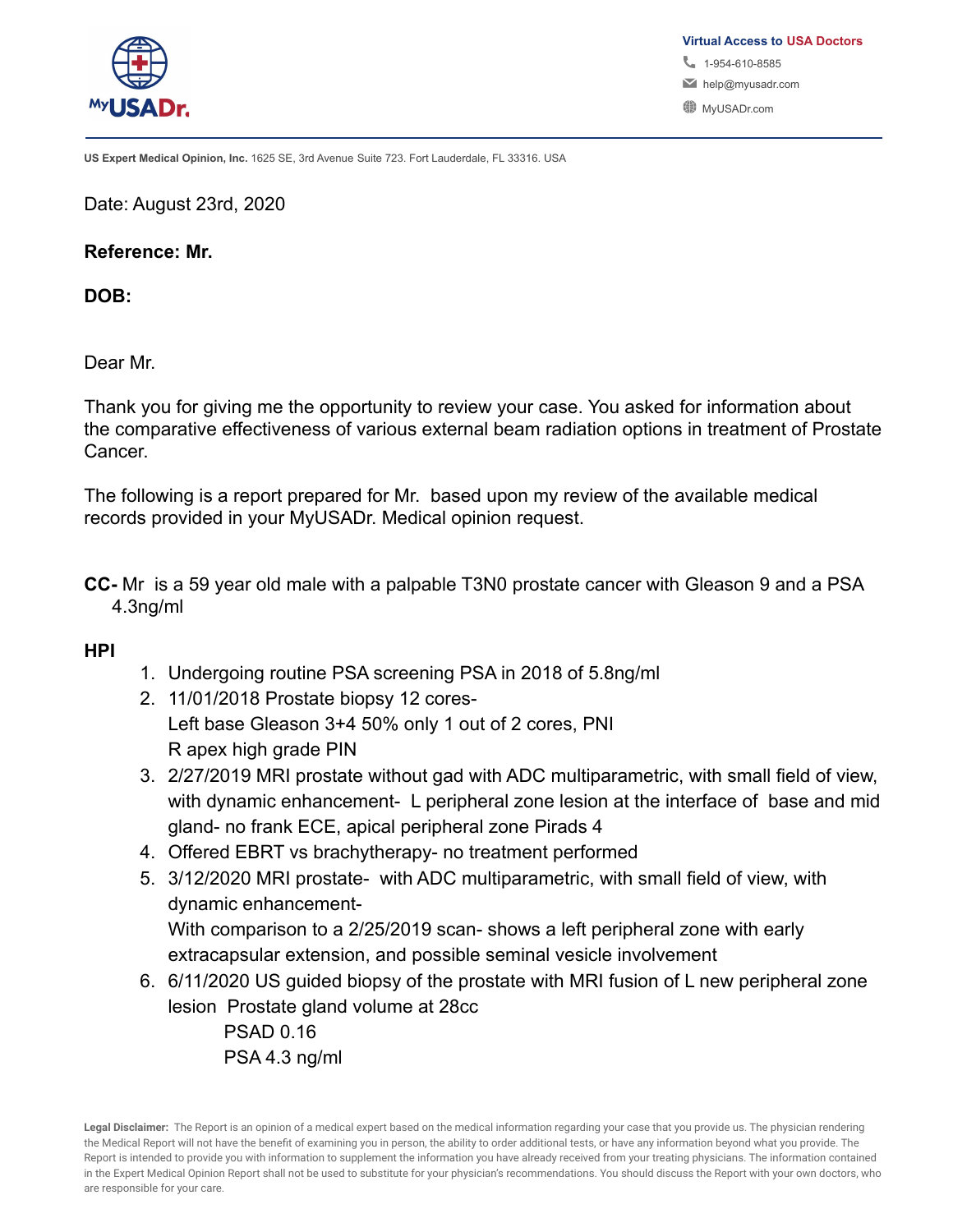

**US Expert Medical Opinion, Inc.** 1625 SE, 3rd Avenue Suite 723. Fort Lauderdale, FL 33316. USA

- 7. 6/11/2020 Pathology Gleason 4+5, 5/5 cores involved with max core involvement of 60%, with invasion of extraprostatic fat
- 8. Currently planned for ADT (androgen deprivation therapy and radiation treatment

AUA score 2 SHIM 24 No GI complaints

### **PMH**

- 1. Herniated disc
- 2. Polyps on colonoscopy- 2.5 years
- 3. No hx of IBD

### **FMH**

- 1. Father died of pancreatic ca
- 2. Mother died of bladder cancer

# **Social History**

ETOH-10 beers a week Married lives with his wife Exercise- Cardiovascular 4 times a week and weight lifts 3x a week

### **Medications**

- 1. Vitamin B12
- 2. Probiotics
- 3. Vitamin D and K
- 4. B complex
- 5. Pygeum

### **PSA Results**

5/28/14- 1.0 7/28/15- 1.3 11/19/15- 1.6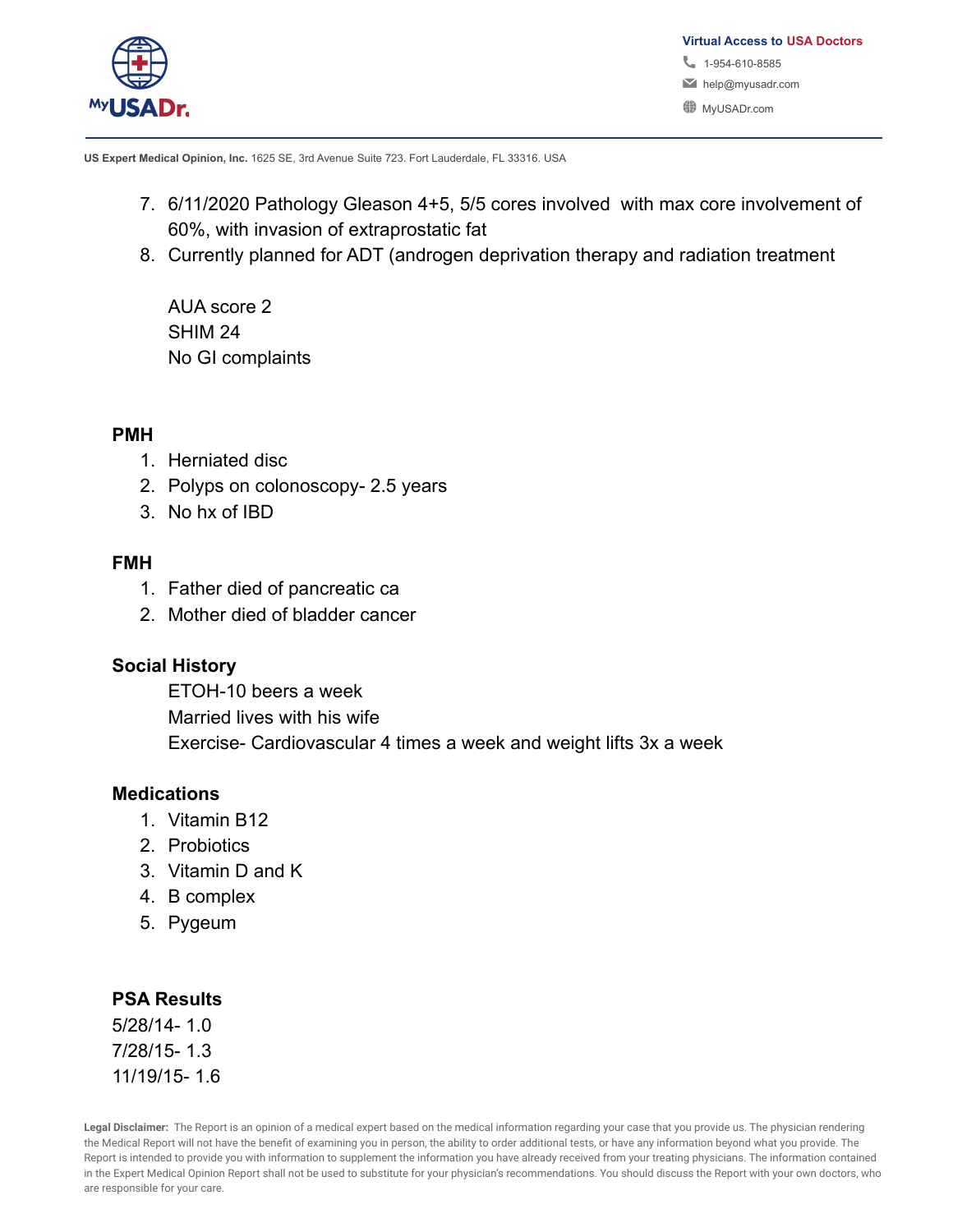

**US Expert Medical Opinion, Inc.** 1625 SE, 3rd Avenue Suite 723. Fort Lauderdale, FL 33316. USA

3/10/2016- 1.5 2/14/2017- 2.4 7/10/2017- 3.0 3/16/2018- 3.6 10/5/2018- 5.8 12/31/2018- 5.8 4/19/2019 -5.4

8/19/2019 -5,3 12/5/2019- 4.4

### **Assessment**

Mr is a 59 year old male with a palpable T3N0 prostate cancer with Gleason 9 and a PSA 4.3ng/ml

NCCN guidelines would consider this a h**igh risk localized prostate cancer-** considering the Gleason 9 and T3/ExtraCapsular involvement

Life expectancy- 23.7 years

# **Plan**

- 1. Treatment options
	- a. External beam radiation (EBRT) (7-9 weeks of radiation)and Androgen Deprivation Therapy (ADT) for 1.5 years- 3 years
	- b. External beam radiation (5 weeks) plus brachytherapy plus ADT for 1-3 years
	- c. Surgical excision plus lymph node dissection- which will likely be followed by radiation and likely ADT

Recommendations-

The combination of EBRT plus brachytherapy plus ADT represents a more aggressive treatment option and has been shown to provide a better biochemical control (i.e. PSA control) compared to EBRT + ADT without brachytherapy. This has become the standard of care according to some guidelines.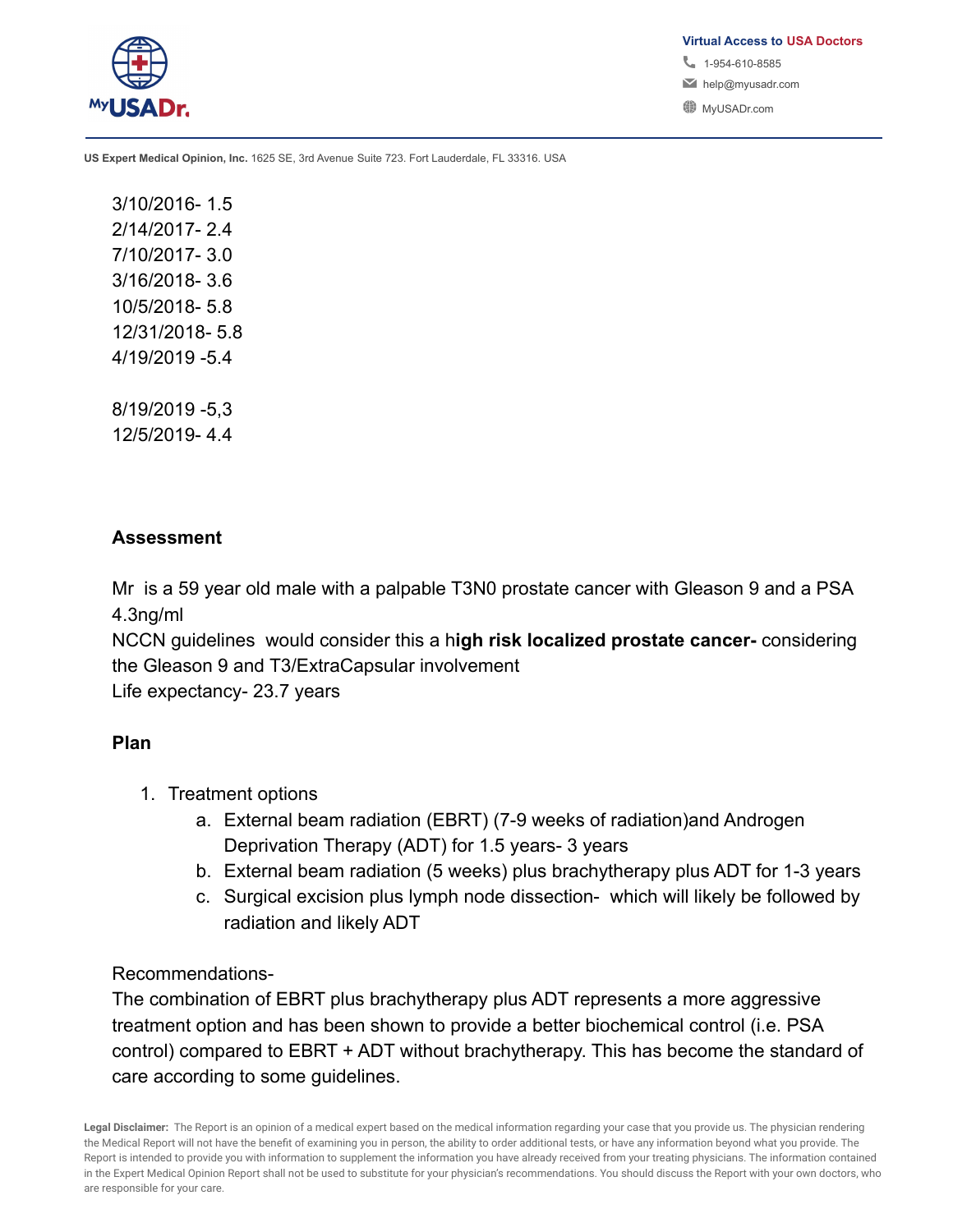

(<https://pdfs.semanticscholar.org/3cd0/e10e13f57695c8c0b9e5f1d95931884e7a4f.pdf>) However an increase in risk of long term toxicity with this brachytherapy boost has been noted.[\(https://www.redjournal.org/article/S0360-3016\(17\)30008-1/fulltext\)](https://www.redjournal.org/article/S0360-3016(17)30008-1/fulltext) and no survival benefit has been shown. [\(https://ascopubs.org/doi/10.1200/JCO.2018.78.6236\)](https://ascopubs.org/doi/10.1200/JCO.2018.78.6236) A less aggressive approach with equal survival outcomes would be EBRT with 2-3 years of ADT. This has equivalent survival benefit and lower risk of long term GI and GU side effects

This patient has excellent pretreatment urinating function and with most likely tolerated both options well. It is important that the provider who performs the brachytherapy has a vast and current experience with this technique

- 2. Radiation treatment techniques
	- a. Protons- This technology will lower the total dose of radiation to the surrounding tissues. There remains significant debate if there is benefit to protons for prostate cancer over IMRT. Current evidence has not shown a significant benefit and the outcomes appear the same. [https://pdfs.semanticscholar.org/3cd0/e10e13f57695c8c0b9e5f1d95931884e7a](https://pdfs.semanticscholar.org/3cd0/e10e13f57695c8c0b9e5f1d95931884e7a4f.pdf) [4f.pdf](https://pdfs.semanticscholar.org/3cd0/e10e13f57695c8c0b9e5f1d95931884e7a4f.pdf)- This resource is not widely available, and I would not recommend traveling for it. In addition in this patient case the possible benefit of protons seems limited as the amount of radiation from the external component is reduced as the patient is planned for brachytherapy.
	- b. IMRT- Intensity Modulated Radiation is a well established technique which has been shown to reduce toxicity in patients receiving radiation over the older 3D conformal technique. <https://pubmed.ncbi.nlm.nih.gov/24113055/>. In addition strong consideration should be given to radiation of the patient pelvic lymph nodes (see below). In that setting IMRT will likely lead to lower dose to the small bowel. [https://pubmed.ncbi.nlm.nih.gov/11020560/.](https://pubmed.ncbi.nlm.nih.gov/11020560/)
	- c. SBRT- Stereotactic body radiation- is using 5 fractions of high dose of radiation to the prostate. This is a promising technique which is very convenient for patients. However, this treatment as a standalone treatment would not be appropriate for this patient and his high risk prostate cancer. Some centers are using SBRT in combination with IMRT, but the data is very preliminary. I would not recommend this option.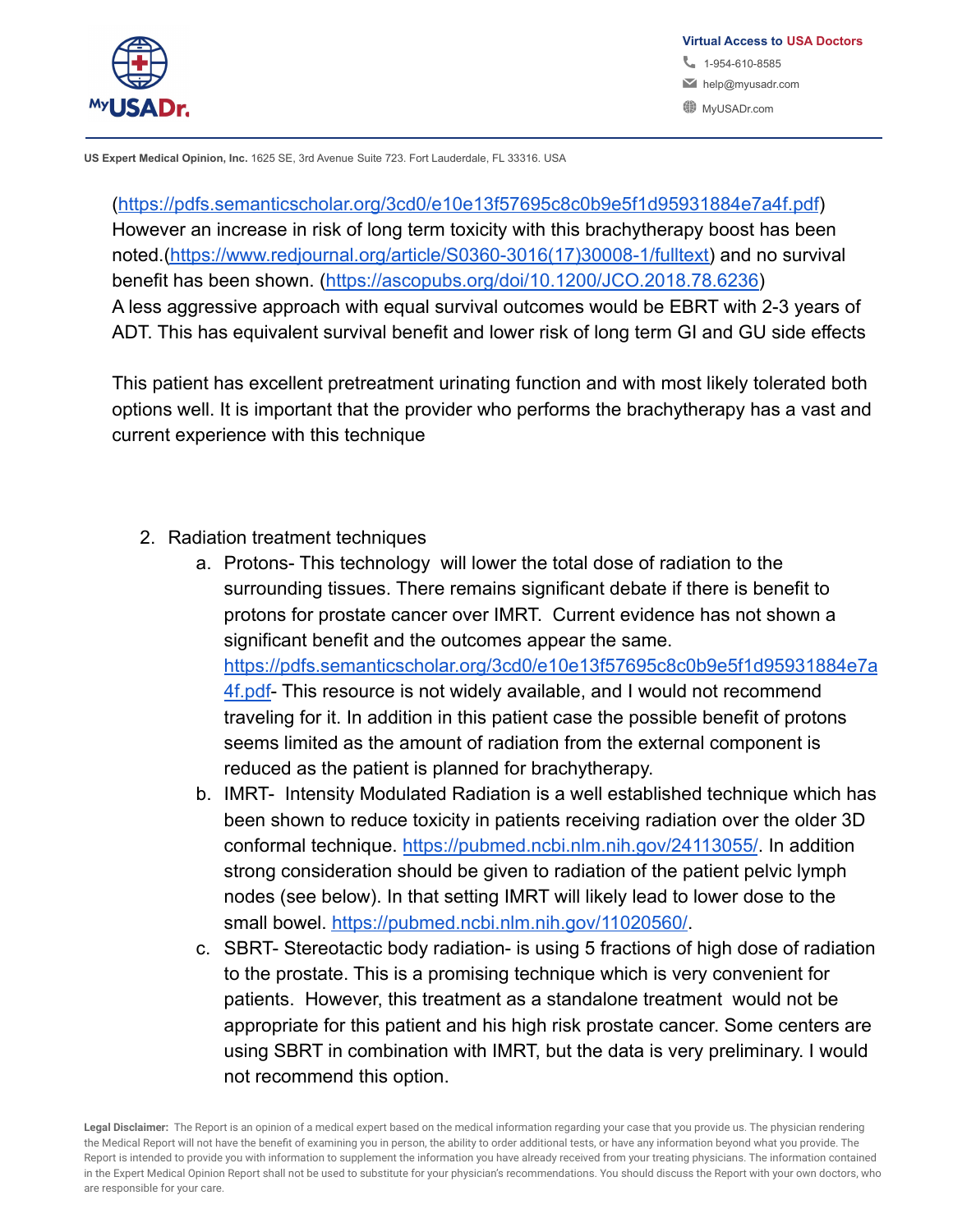

- 3. IGRT- image guided radiation- allows for daily localization of the radiation treatment and improves accuracy as the prostate gland, bladder and rectal filling can vary daily. Multiple solutions are available to help with prostate targeting including on board CT scan, fiducial markers and Ultrasounds. Evidence points to a reduction in toxicity and improved outcomes with IGRT. <https://pubmed.ncbi.nlm.nih.gov/30071296/>
- 4. Pelvis Lymph nodes- some controversy exists about the need to give radiation to the pelvis lymph node in the setting of no pathologic nodes on MRI scan. No randomized study has shown a benefit of whole pelvis lymph nodes. <https://pubmed.ncbi.nlm.nih.gov/17531401/>. However in patients with gleason 9 cancer there is likely >15% chance of pelvis lymph node involvement as such it is reasonable to recommend treatment to the lymph nodes.
- 5. ADT- androgen deprivation therapy
	- a. This treatment works by lowering the testosterone level of the patient, as the cancer is fueled by the testosterone. It has been well established to be an effective agent in improving overall survival in patients with high risk prostate cancer over Gleason 8. This is strongly recommended in this patient case.
	- b. Length of therapy- There remains controversy about the length of ADT most guideline advocates for 2-3 years. However, if patients are tolerating the ADT poorly then as short as 18 months could be used. [https://ascopubs.org/doi/10.1200/JCO.18.00606?url\\_ver=Z39.88-2003&rfr\\_id=o](https://ascopubs.org/doi/10.1200/JCO.18.00606?url_ver=Z39.88-2003&rfr_id=ori:rid:crossref.org&rfr_dat=cr_pub%20%200pubmed) [ri:rid:crossref.org&rfr\\_dat=cr\\_pub%20%200pubmed](https://ascopubs.org/doi/10.1200/JCO.18.00606?url_ver=Z39.88-2003&rfr_id=ori:rid:crossref.org&rfr_dat=cr_pub%20%200pubmed)
	- c. Mitigation steps- ADT is associated with multiple side effects including loss of libido, loss of muscle mass, hot flashes, breast tenderness, fatigue, cardiovascular events, diabetes and possible memory loss (less of a concern in this patient)
		- i. Patients need to be encouraged to take daily calcium 1000mg-1200mg and Vitamin D 400-1000 IU.
		- ii. FRAX score- will likely be very low ( I dont have the patient high or weigh) If it is elevated would recommend a dexa study.
		- iii. Resistance training (2 a week) in addition to cardiovascular training (150 minutes of moderate work) should be be encouraged to decrease the risk of muscles loss